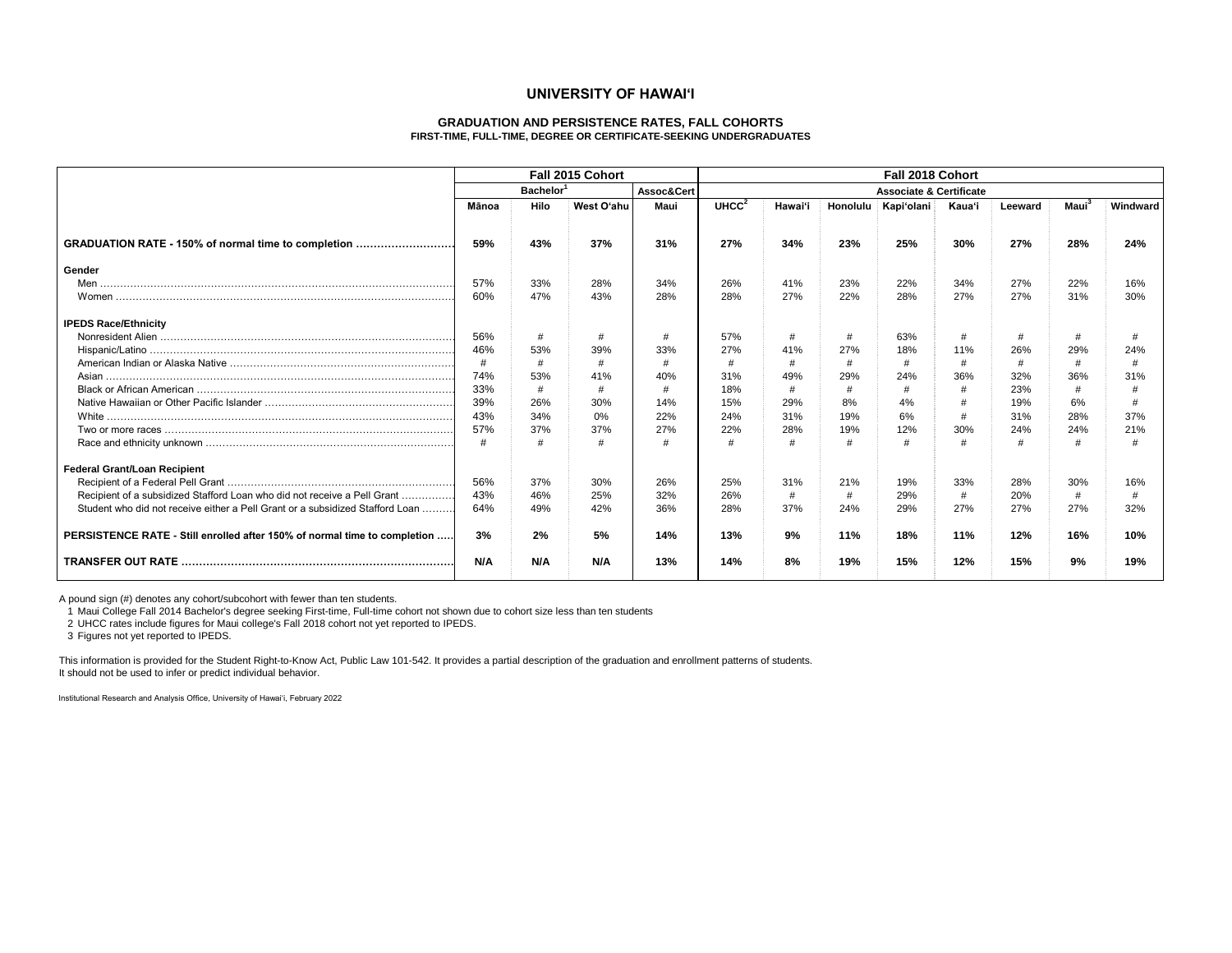# **UNIVERSITY OF HAWAI'I AT MANOA**

### **GRADUATION AND PERSISTENCE RATES FIRST-TIME, FULL-TIME, DEGREE-SEEKING UNDERGRADUATES**

|                                                                               | <b>Fall 2015</b> |
|-------------------------------------------------------------------------------|------------------|
|                                                                               | <b>Cohort</b>    |
|                                                                               | 59%              |
| Gender                                                                        |                  |
|                                                                               | 57%              |
|                                                                               | 60%              |
| <b>IPEDS Race/Ethnicity</b>                                                   |                  |
|                                                                               | 56%              |
|                                                                               | 46%              |
|                                                                               | #                |
| Asian ……………………………………………………………………………………………                                     | 74%              |
|                                                                               | 33%              |
|                                                                               | 39%              |
|                                                                               | 43%              |
|                                                                               | 57%              |
|                                                                               | #                |
| <b>Federal Grant/Loan Recipient</b>                                           |                  |
|                                                                               | 56%              |
| Recipient of a subsidized Stafford Loan who did not receive a Pell Grant      | 43%              |
| Student who did not receive either a Pell Grant or a subsidized Stafford Loan | 64%              |
| PERSISTENCE RATE - Still enrolled 6 years after entry                         | 3%               |

A pound sign (#) denotes any cohort/subcohort with fewer than ten students.

This information is provided for the Student Right-to-Know Act, Public Law 101-542. It provides a partial description of the graduation and enrollment patterns of students. It should not be used to infer or predict individual behavior.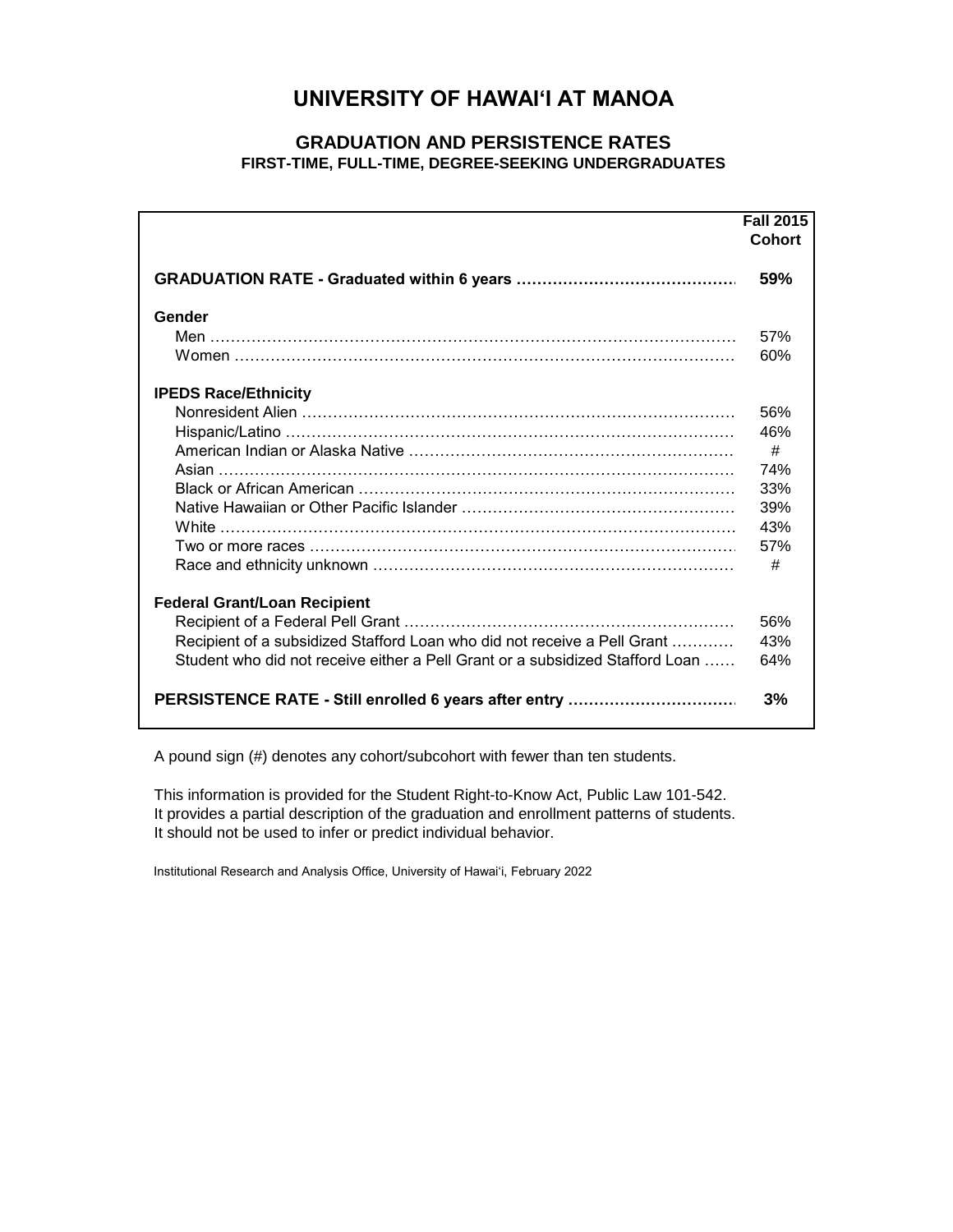# **UNIVERSITY OF HAWAI'I AT HILO**

### **GRADUATION AND PERSISTENCE RATES FIRST-TIME, FULL-TIME, DEGREE-SEEKING UNDERGRADUATES**

|                                                                               | <b>Fall 2015</b> |
|-------------------------------------------------------------------------------|------------------|
|                                                                               | <b>Cohort</b>    |
|                                                                               | 43%              |
| Gender                                                                        |                  |
|                                                                               | 33%              |
|                                                                               | 47%              |
| <b>IPEDS Race/Ethnicity</b>                                                   |                  |
|                                                                               | #                |
|                                                                               | 53%              |
|                                                                               | #                |
|                                                                               | 53%              |
|                                                                               | #                |
|                                                                               | 26%              |
|                                                                               | 34%              |
|                                                                               | 37%              |
|                                                                               | #                |
| <b>Federal Grant/Loan Recipient</b>                                           |                  |
|                                                                               | 37%              |
| Recipient of a subsidized Stafford Loan who did not receive a Pell Grant      | 46%              |
| Student who did not receive either a Pell Grant or a subsidized Stafford Loan | 49%              |
| PERSISTENCE RATE - Still enrolled 6 years after entry                         | 2%               |

A pound sign (#) denotes any cohort/subcohort with fewer than ten students.

This information is provided for the Student Right-to-Know Act, Public Law 101-542. It provides a partial description of the graduation and enrollment patterns of students. It should not be used to infer or predict individual behavior.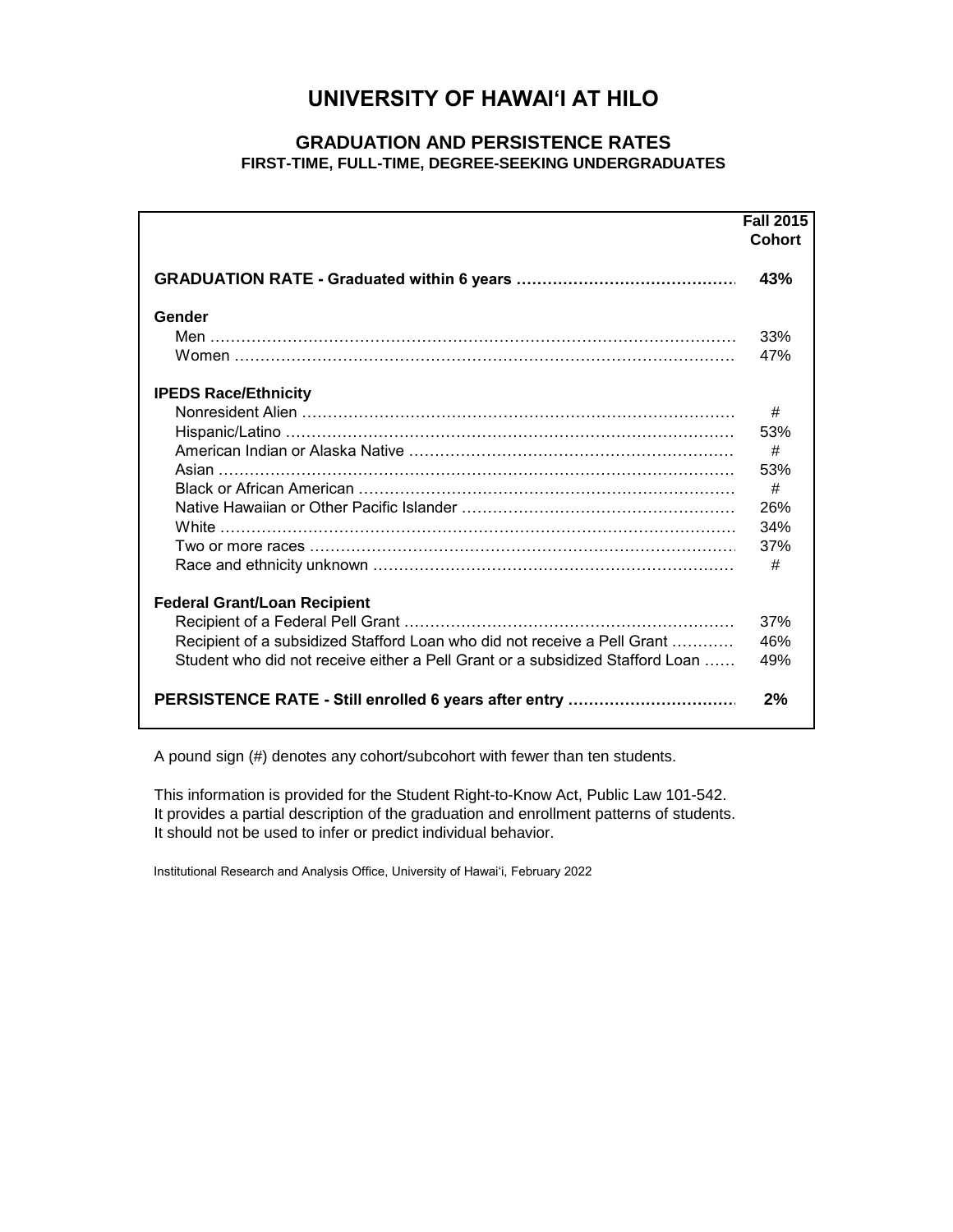# **UNIVERSITY OF HAWAI'I AT WEST O'AHU**

### **GRADUATION AND PERSISTENCE RATES FIRST-TIME, FULL-TIME, DEGREE-SEEKING UNDERGRADUATES**

|                                                                               | <b>Fall 2015</b> |
|-------------------------------------------------------------------------------|------------------|
|                                                                               | <b>Cohort</b>    |
|                                                                               | 37%              |
| Gender                                                                        |                  |
|                                                                               | 28%              |
|                                                                               | 43%              |
| <b>IPEDS Race/Ethnicity</b>                                                   |                  |
|                                                                               | #                |
|                                                                               | 39%              |
|                                                                               | #                |
|                                                                               | 41%              |
|                                                                               | #                |
|                                                                               | 30%              |
|                                                                               | 0%               |
| Two or more races …………………………………………………………………………                                | 37%              |
|                                                                               | #                |
| <b>Federal Grant/Loan Recipient</b>                                           |                  |
|                                                                               | 30%              |
| Recipient of a subsidized Stafford Loan who did not receive a Pell Grant      | 25%              |
| Student who did not receive either a Pell Grant or a subsidized Stafford Loan | 42%              |
| PERSISTENCE RATE - Still enrolled 6 years after entry                         | 5%               |

A pound sign (#) denotes any cohort/subcohort with fewer than ten students.

This information is provided for the Student Right-to-Know Act, Public Law 101-542. It provides a partial description of the graduation and enrollment patterns of students. It should not be used to infer or predict individual behavior.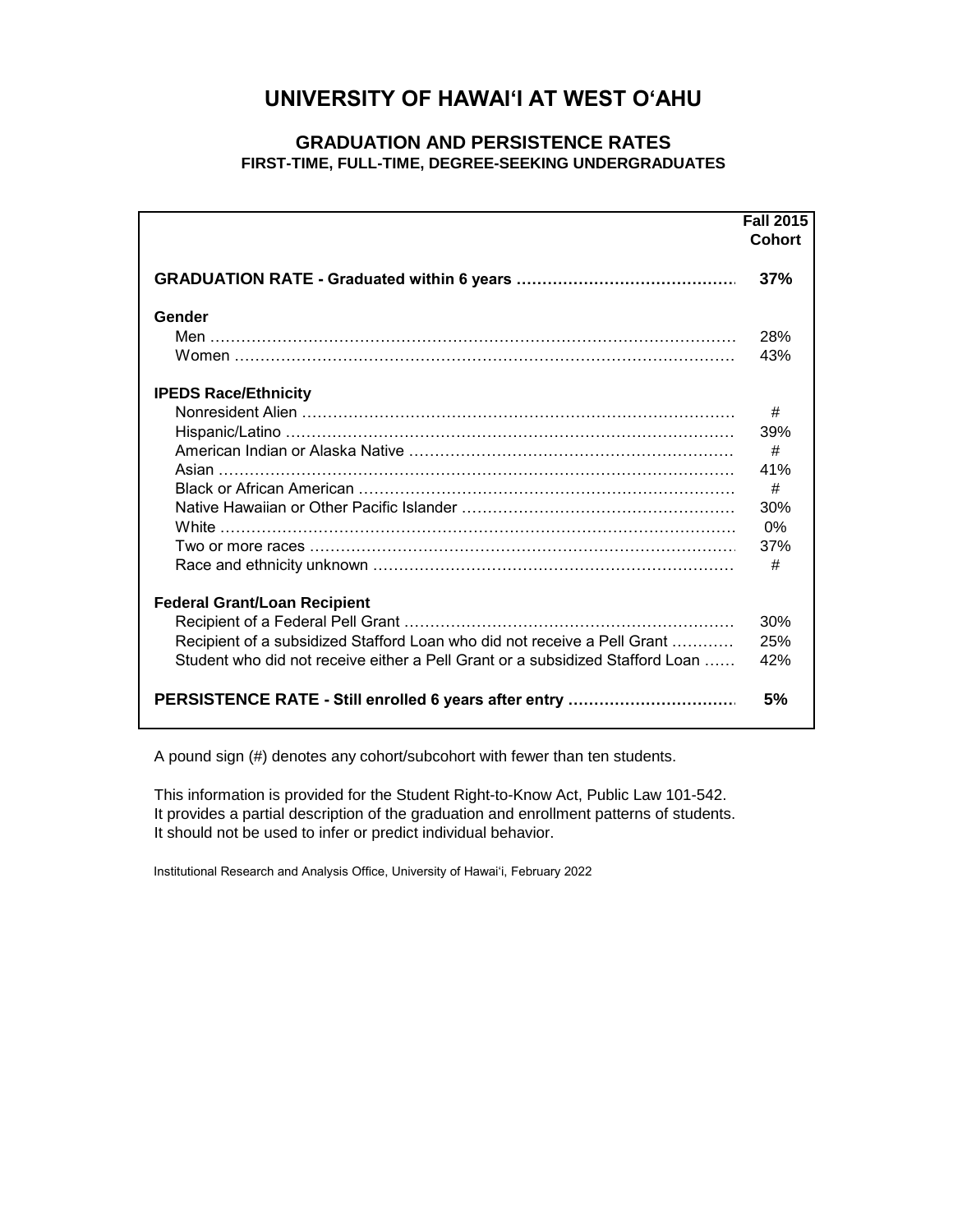### **UH COMMUNITY COLLEGES**

#### **GRADUATION AND PERSISTENCE RATES FIRST-TIME, FULL-TIME, DEGREE OR CERTIFICATE-SEEKING UNDERGRADUATES**

|                                                                                   | <b>Fall 2018</b><br>Cohort <sup>1</sup> |
|-----------------------------------------------------------------------------------|-----------------------------------------|
|                                                                                   | 27%                                     |
| Gender                                                                            |                                         |
|                                                                                   | 26%                                     |
|                                                                                   | 28%                                     |
| <b>IPEDS Race/Ethnicity</b>                                                       |                                         |
|                                                                                   | 57%                                     |
|                                                                                   | 27%                                     |
|                                                                                   | #                                       |
|                                                                                   | 31%                                     |
|                                                                                   | 18%                                     |
|                                                                                   | 15%                                     |
|                                                                                   | 24%                                     |
|                                                                                   | 22%                                     |
|                                                                                   | #                                       |
| <b>Federal Grant/Loan Recipient</b>                                               |                                         |
|                                                                                   | 25%                                     |
| Recipient of a subsidized Stafford Loan who did not receive a Pell Grant          | 26%                                     |
| Student who did not receive either a Pell Grant or a subsidized Stafford Loan     | 28%                                     |
| <b>PERSISTENCE RATE - Still enrolled after 150% of normal time to completion </b> | 13%                                     |
|                                                                                   | 14%                                     |

A pound sign (#) denotes any cohort/subcohort with fewer than ten students.

1 UHCC rates include figures for the Maui Fall 2018 cohort not yet reported to IPEDS.

This information is provided for the Student Right-to-Know Act, Public Law 101-542. It provides a partial description of the graduation and enrollment patterns of students. It should not be used to infer or predict individual behavior.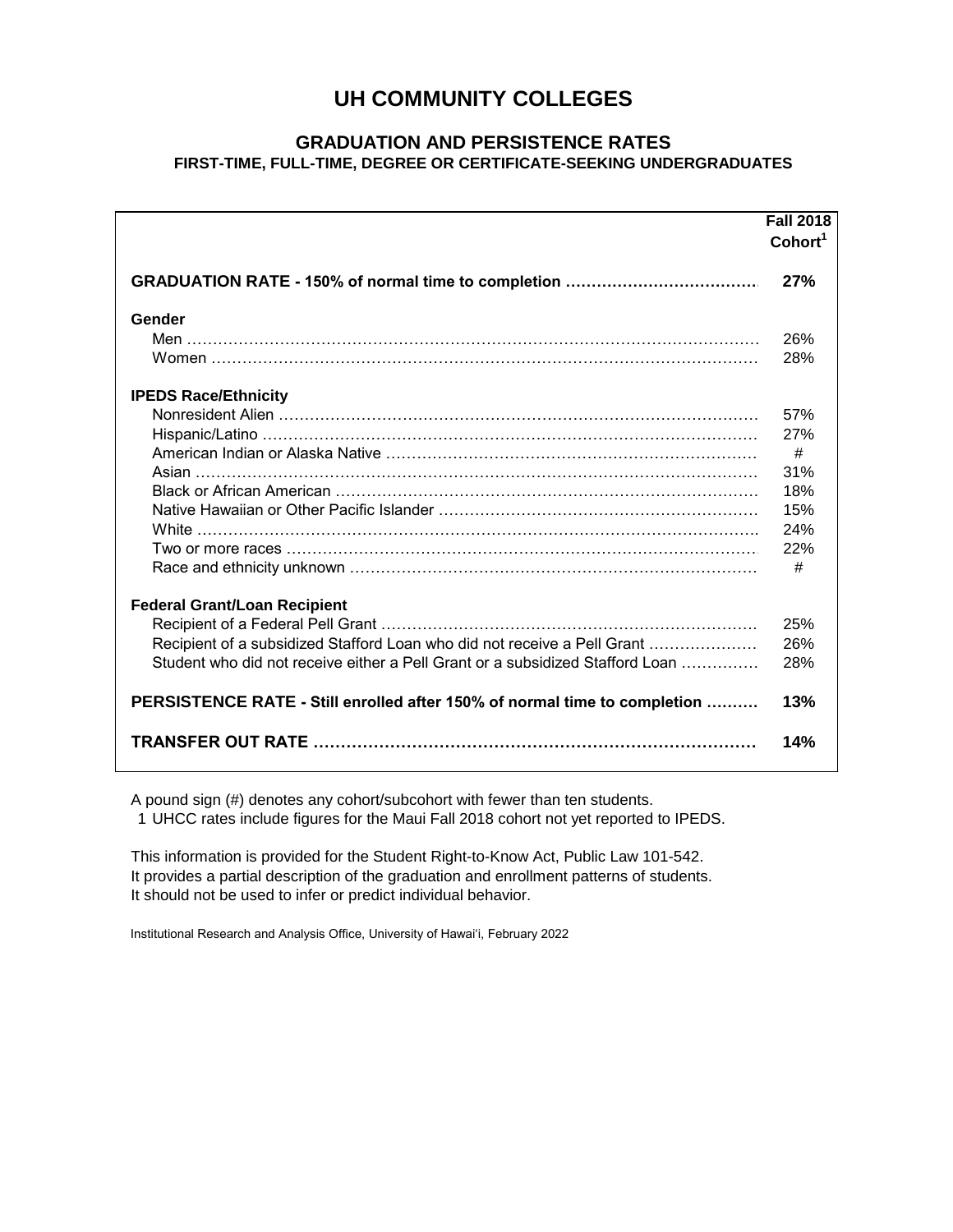### **HAWAI'I COMMUNITY COLLEGE**

### **GRADUATION AND PERSISTENCE RATES FIRST-TIME, FULL-TIME, DEGREE OR CERTIFICATE-SEEKING UNDERGRADUATES**

|                                                                               | <b>Fall 2018</b><br><b>Cohort</b> |
|-------------------------------------------------------------------------------|-----------------------------------|
|                                                                               | 34%                               |
| Gender                                                                        |                                   |
|                                                                               | 41%                               |
|                                                                               | 27%                               |
| <b>IPEDS Race/Ethnicity</b>                                                   |                                   |
|                                                                               | #                                 |
|                                                                               | 41%                               |
|                                                                               | #                                 |
|                                                                               | 49%                               |
|                                                                               | #                                 |
|                                                                               | 29%                               |
|                                                                               | 31%                               |
| Two or more races ………………………………………………………………………………                              | 28%                               |
|                                                                               | #                                 |
| <b>Federal Grant/Loan Recipient</b>                                           |                                   |
|                                                                               | 31%                               |
| Recipient of a subsidized Stafford Loan who did not receive a Pell Grant      | #                                 |
| Student who did not receive either a Pell Grant or a subsidized Stafford Loan | 37%                               |
| PERSISTENCE RATE - Still enrolled after 150% of normal time to completion     | 9%                                |
|                                                                               | 8%                                |

A pound sign (#) denotes any cohort/subcohort with fewer than ten students.

This information is provided for the Student Right-to-Know Act, Public Law 101-542. It provides a partial description of the graduation and enrollment patterns of students. It should not be used to infer or predict individual behavior.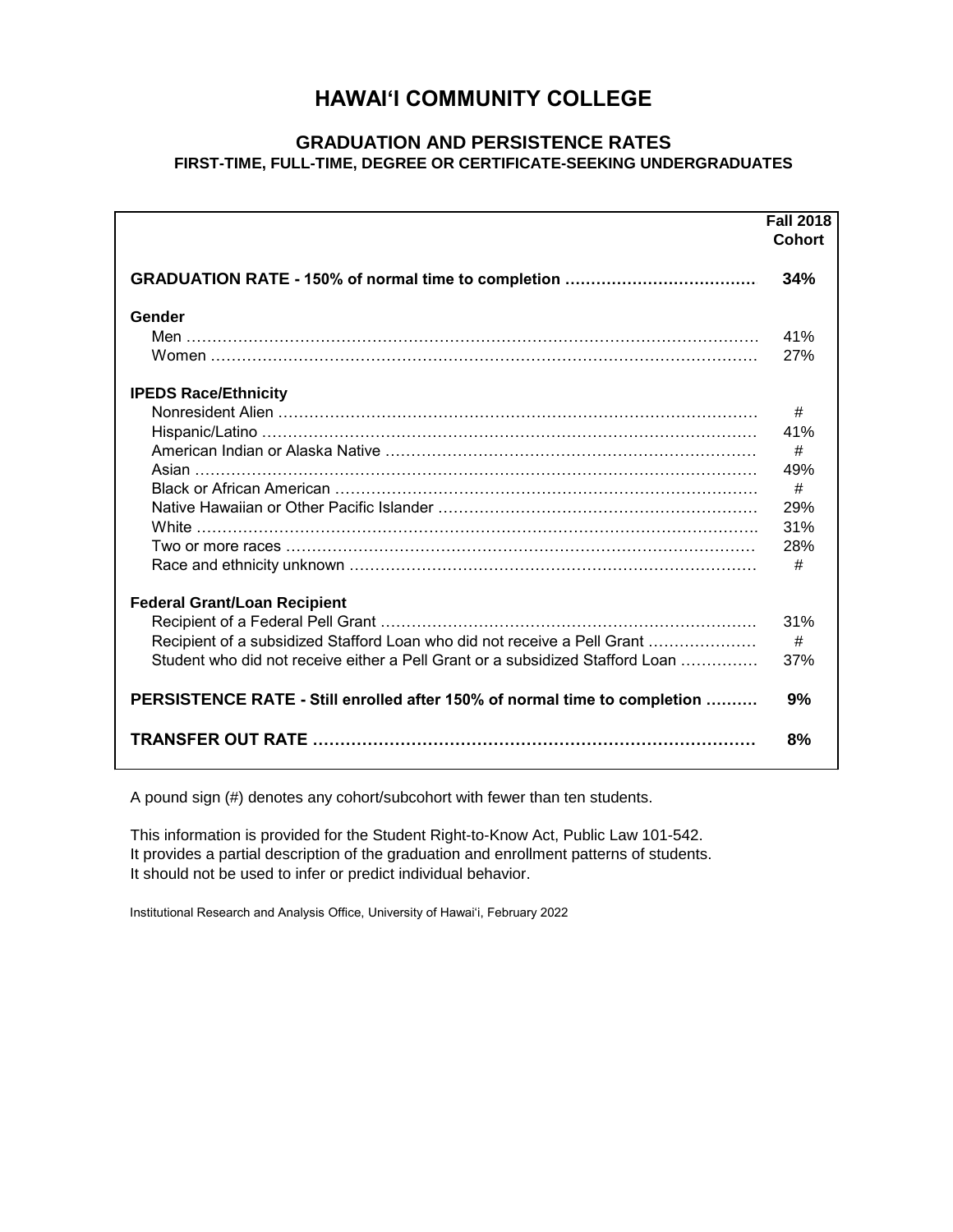### **HONOLULU COMMUNITY COLLEGE**

#### **GRADUATION AND PERSISTENCE RATES FIRST-TIME, FULL-TIME, DEGREE OR CERTIFICATE-SEEKING UNDERGRADUATES**

|                                                                               | <b>Fall 2018</b><br><b>Cohort</b> |
|-------------------------------------------------------------------------------|-----------------------------------|
|                                                                               | 23%                               |
| Gender                                                                        |                                   |
|                                                                               | 23%                               |
|                                                                               | 22%                               |
| <b>IPEDS Race/Ethnicity</b>                                                   |                                   |
|                                                                               | #                                 |
|                                                                               | 27%                               |
|                                                                               | #                                 |
|                                                                               | 29%                               |
|                                                                               | #                                 |
|                                                                               | 8%                                |
|                                                                               | 19%                               |
|                                                                               | 19%                               |
|                                                                               | #                                 |
| <b>Federal Grant/Loan Recipient</b>                                           |                                   |
|                                                                               | 21%                               |
| Recipient of a subsidized Stafford Loan who did not receive a Pell Grant      | #                                 |
| Student who did not receive either a Pell Grant or a subsidized Stafford Loan | 24%                               |
| PERSISTENCE RATE - Still enrolled after 150% of normal time to completion     | 11%                               |
|                                                                               | 19%                               |

A pound sign (#) denotes any cohort/subcohort with fewer than ten students.

This information is provided for the Student Right-to-Know Act, Public Law 101-542. It provides a partial description of the graduation and enrollment patterns of students. It should not be used to infer or predict individual behavior.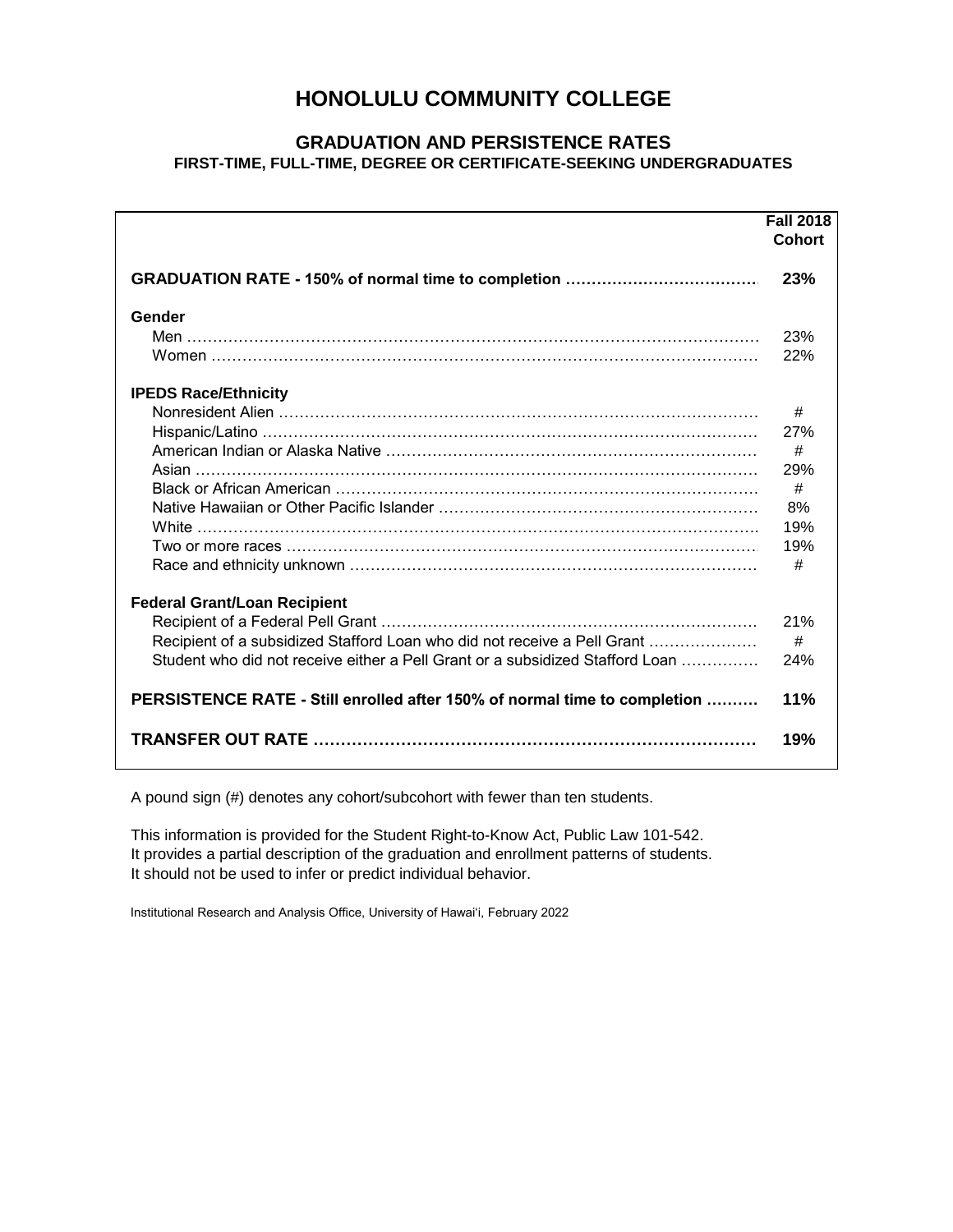# **KAPI'OLANI COMMUNITY COLLEGE**

### **GRADUATION AND PERSISTENCE RATES FIRST-TIME, FULL-TIME, DEGREE OR CERTIFICATE-SEEKING UNDERGRADUATES**

|                                                                               | <b>Fall 2018</b><br><b>Cohort</b> |
|-------------------------------------------------------------------------------|-----------------------------------|
|                                                                               | 25%                               |
| Gender                                                                        |                                   |
|                                                                               | 22%                               |
|                                                                               | 28%                               |
| <b>IPEDS Race/Ethnicity</b>                                                   |                                   |
|                                                                               | 63%                               |
|                                                                               | 18%                               |
|                                                                               | #                                 |
|                                                                               | 24%                               |
|                                                                               | #                                 |
|                                                                               | 4%                                |
|                                                                               | 6%                                |
| Two or more races …………………………………………………………………………………                             | 12%                               |
|                                                                               | #                                 |
| <b>Federal Grant/Loan Recipient</b>                                           |                                   |
|                                                                               | 19%                               |
| Recipient of a subsidized Stafford Loan who did not receive a Pell Grant      | 29%                               |
| Student who did not receive either a Pell Grant or a subsidized Stafford Loan | 29%                               |
| PERSISTENCE RATE - Still enrolled after 150% of normal time to completion     | 18%                               |
|                                                                               | 15%                               |

A pound sign (#) denotes any cohort/subcohort with fewer than ten students.

This information is provided for the Student Right-to-Know Act, Public Law 101-542. It provides a partial description of the graduation and enrollment patterns of students. It should not be used to infer or predict individual behavior.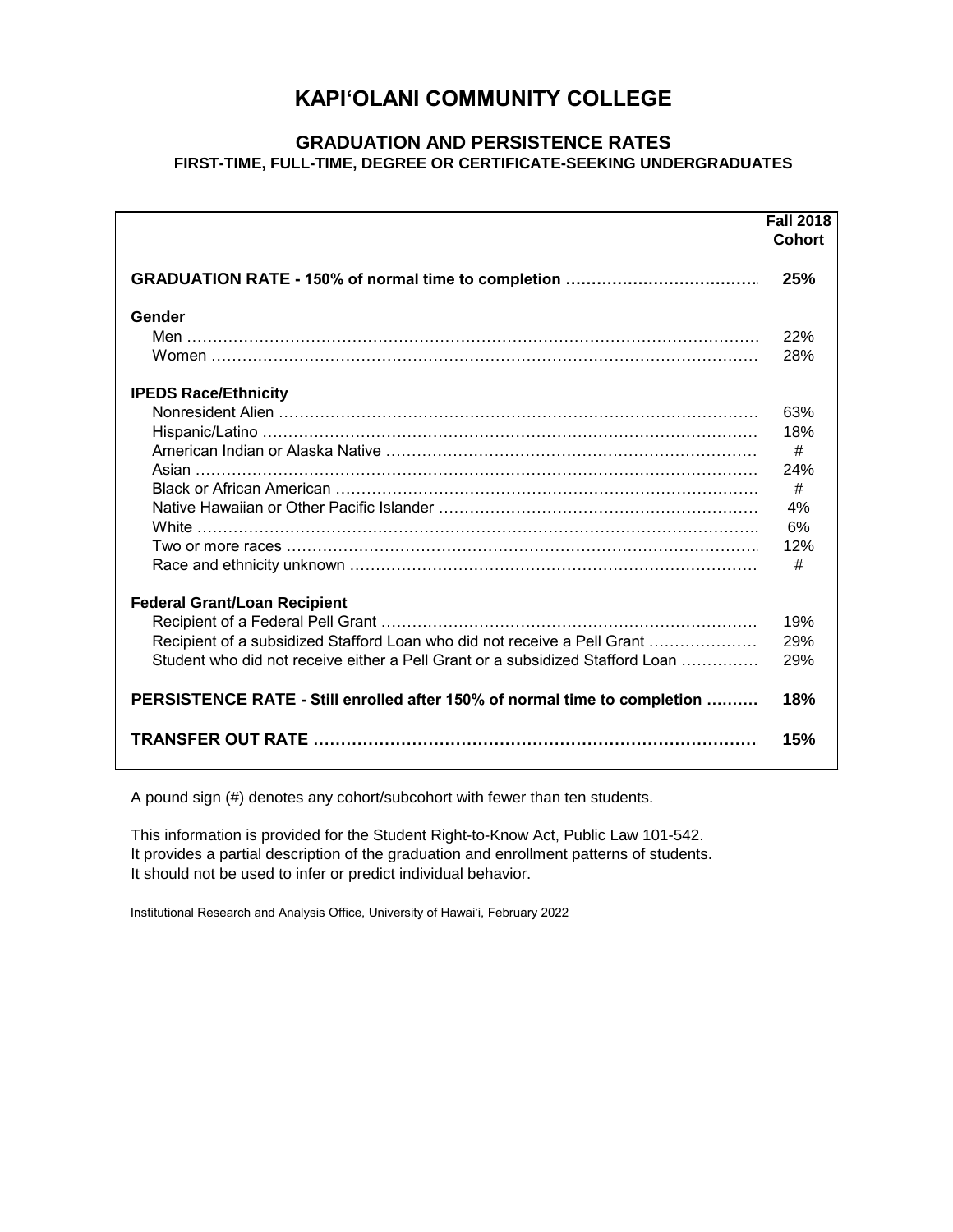# **KAUA'I COMMUNITY COLLEGE**

### **GRADUATION AND PERSISTENCE RATES FIRST-TIME, FULL-TIME, DEGREE OR CERTIFICATE-SEEKING UNDERGRADUATES**

|                                                                               | <b>Fall 2018</b><br><b>Cohort</b> |
|-------------------------------------------------------------------------------|-----------------------------------|
|                                                                               | 30%                               |
| Gender                                                                        |                                   |
|                                                                               | 34%                               |
|                                                                               | 27%                               |
| <b>IPEDS Race/Ethnicity</b>                                                   |                                   |
|                                                                               | #                                 |
|                                                                               | 11%                               |
|                                                                               | #                                 |
|                                                                               | 36%                               |
|                                                                               | #                                 |
|                                                                               | #                                 |
|                                                                               | #                                 |
|                                                                               | 30%                               |
|                                                                               | #                                 |
| <b>Federal Grant/Loan Recipient</b>                                           |                                   |
|                                                                               | 33%                               |
| Recipient of a subsidized Stafford Loan who did not receive a Pell Grant      | #                                 |
| Student who did not receive either a Pell Grant or a subsidized Stafford Loan | 27%                               |
| PERSISTENCE RATE - Still enrolled after 150% of normal time to completion     | 11%                               |
|                                                                               | 12%                               |

A pound sign (#) denotes any cohort/subcohort with fewer than ten students.

This information is provided for the Student Right-to-Know Act, Public Law 101-542. It provides a partial description of the graduation and enrollment patterns of students. It should not be used to infer or predict individual behavior.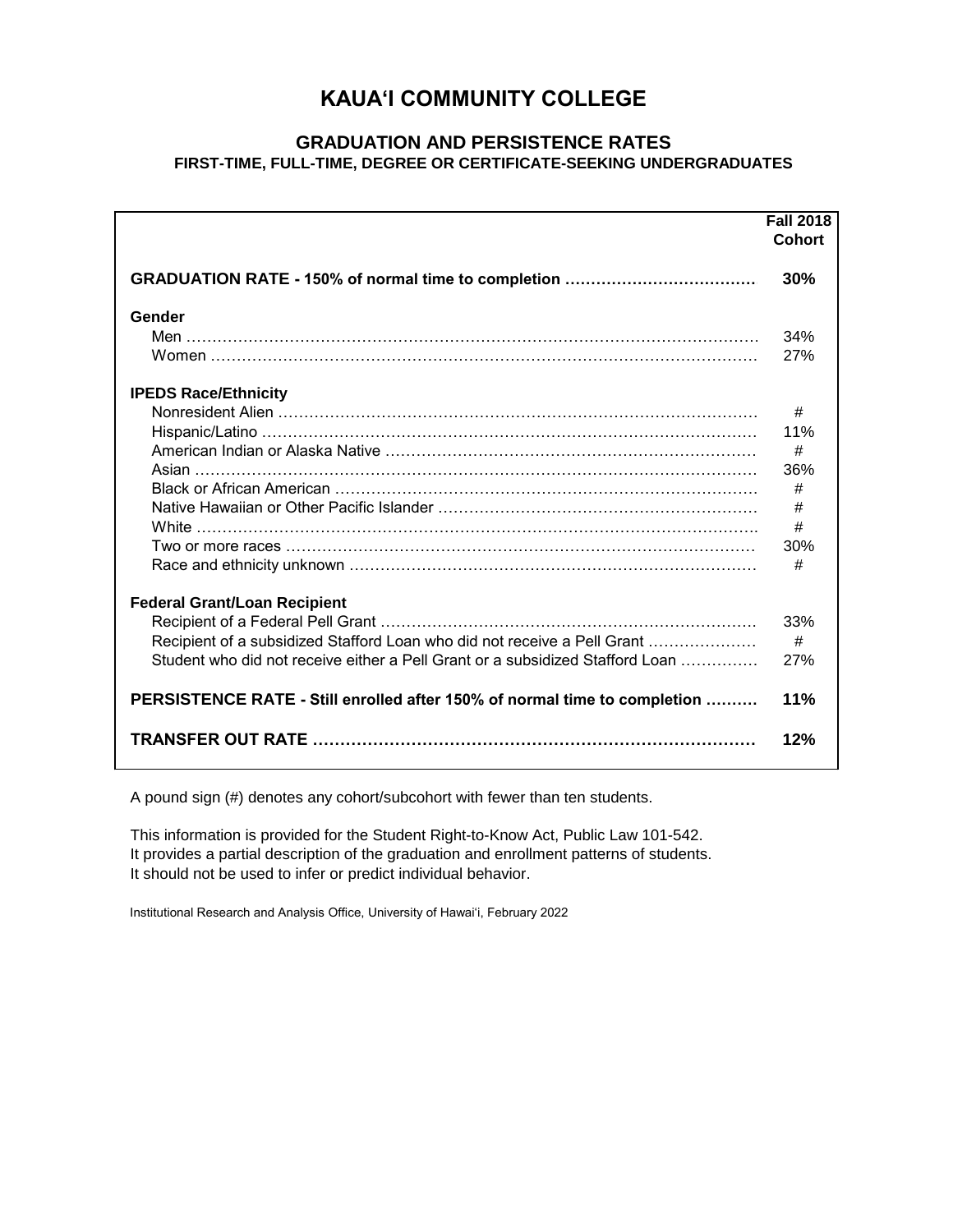### **LEEWARD COMMUNITY COLLEGE**

### **GRADUATION AND PERSISTENCE RATES FIRST-TIME, FULL-TIME, DEGREE OR CERTIFICATE-SEEKING UNDERGRADUATES**

|                                                                               | <b>Fall 2018</b><br><b>Cohort</b> |
|-------------------------------------------------------------------------------|-----------------------------------|
|                                                                               | 27%                               |
| Gender                                                                        |                                   |
|                                                                               | 27%                               |
|                                                                               | 27%                               |
| <b>IPEDS Race/Ethnicity</b>                                                   |                                   |
|                                                                               | #                                 |
|                                                                               | 26%                               |
|                                                                               | #                                 |
|                                                                               | 32%                               |
|                                                                               | 23%                               |
|                                                                               | 19%                               |
|                                                                               | 31%                               |
|                                                                               | 24%                               |
|                                                                               | #                                 |
| <b>Federal Grant/Loan Recipient</b>                                           |                                   |
|                                                                               | 28%                               |
| Recipient of a subsidized Stafford Loan who did not receive a Pell Grant      | 20%                               |
| Student who did not receive either a Pell Grant or a subsidized Stafford Loan | 27%                               |
| PERSISTENCE RATE - Still enrolled after 150% of normal time to completion     | 12%                               |
|                                                                               | 15%                               |

A pound sign (#) denotes any cohort/subcohort with fewer than ten students.

This information is provided for the Student Right-to-Know Act, Public Law 101-542. It provides a partial description of the graduation and enrollment patterns of students. It should not be used to infer or predict individual behavior.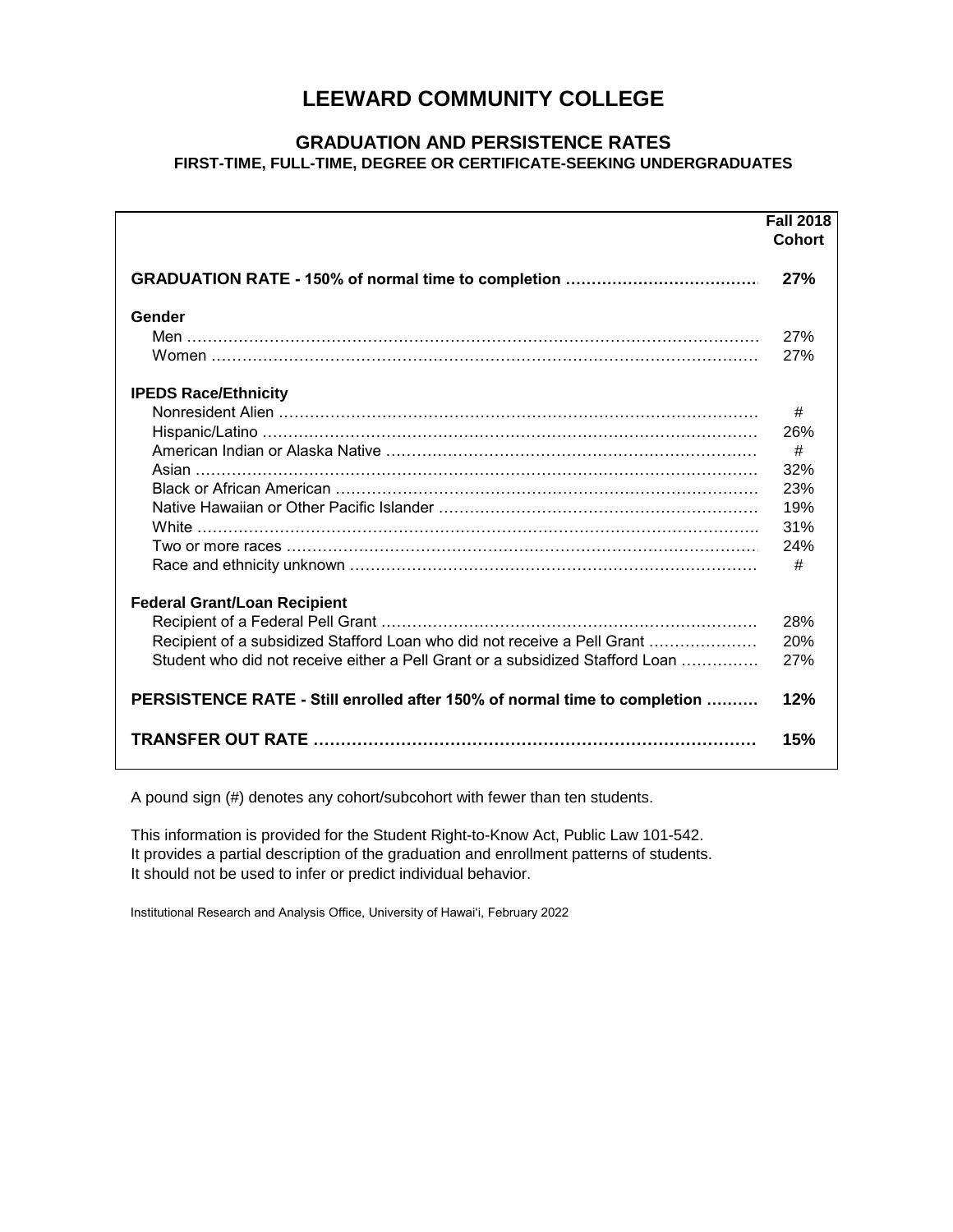# **UNIVERSITY OF HAWAI'I - MAUI COLLEGE**

### **GRADUATION AND PERSISTENCE RATES**

**FIRST-TIME, FULL-TIME, ASSOCIATES DEGREE OR CERTIFICATE-SEEKING UNDERGRADUATES<sup>1</sup>**

|                                                                               | <b>Fall 2018</b>    | <b>Fall 2015</b> |
|-------------------------------------------------------------------------------|---------------------|------------------|
|                                                                               | Cohort <sup>2</sup> | <b>Cohort</b>    |
|                                                                               | 28%                 | 31%              |
| Gender                                                                        |                     |                  |
|                                                                               | 22%                 | 34%              |
|                                                                               | 31%                 | 28%              |
| <b>IPEDS Race/Ethnicity</b>                                                   |                     |                  |
|                                                                               | #                   | #                |
|                                                                               | 29%                 | 33%              |
|                                                                               | #                   | #                |
|                                                                               | 36%                 | 40%              |
|                                                                               | #                   | #                |
|                                                                               | 6%                  | 14%              |
|                                                                               | 28%                 | 22%              |
|                                                                               | 24%                 | 27%              |
|                                                                               | #                   | #                |
| <b>Federal Grant/Loan Recipient</b>                                           |                     |                  |
|                                                                               | 30%                 | 26%              |
| Recipient of a subsidized Stafford Loan who did not receive a Pell Grant      | #                   | 32%              |
| Student who did not receive either a Pell Grant or a subsidized Stafford Loan | 27%                 | 36%              |
| PERSISTENCE RATE - Still enrolled after 150% of normal time to completion     | 16%                 | 14%              |
|                                                                               | 9%                  | 13%              |

A pound sign (#) denotes any cohort/subcohort with fewer than ten students.

1 Bachelor's degree seeking First-time, Full-time cohort not shown due to cohort size less than ten students.

2 Figures not yet reported to IPEDS.

This information is provided for the Student Right-to-Know Act, Public Law 101-542. It provides a partial description of the graduation and enrollment patterns of students. It should not be used to infer or predict individual behavior.